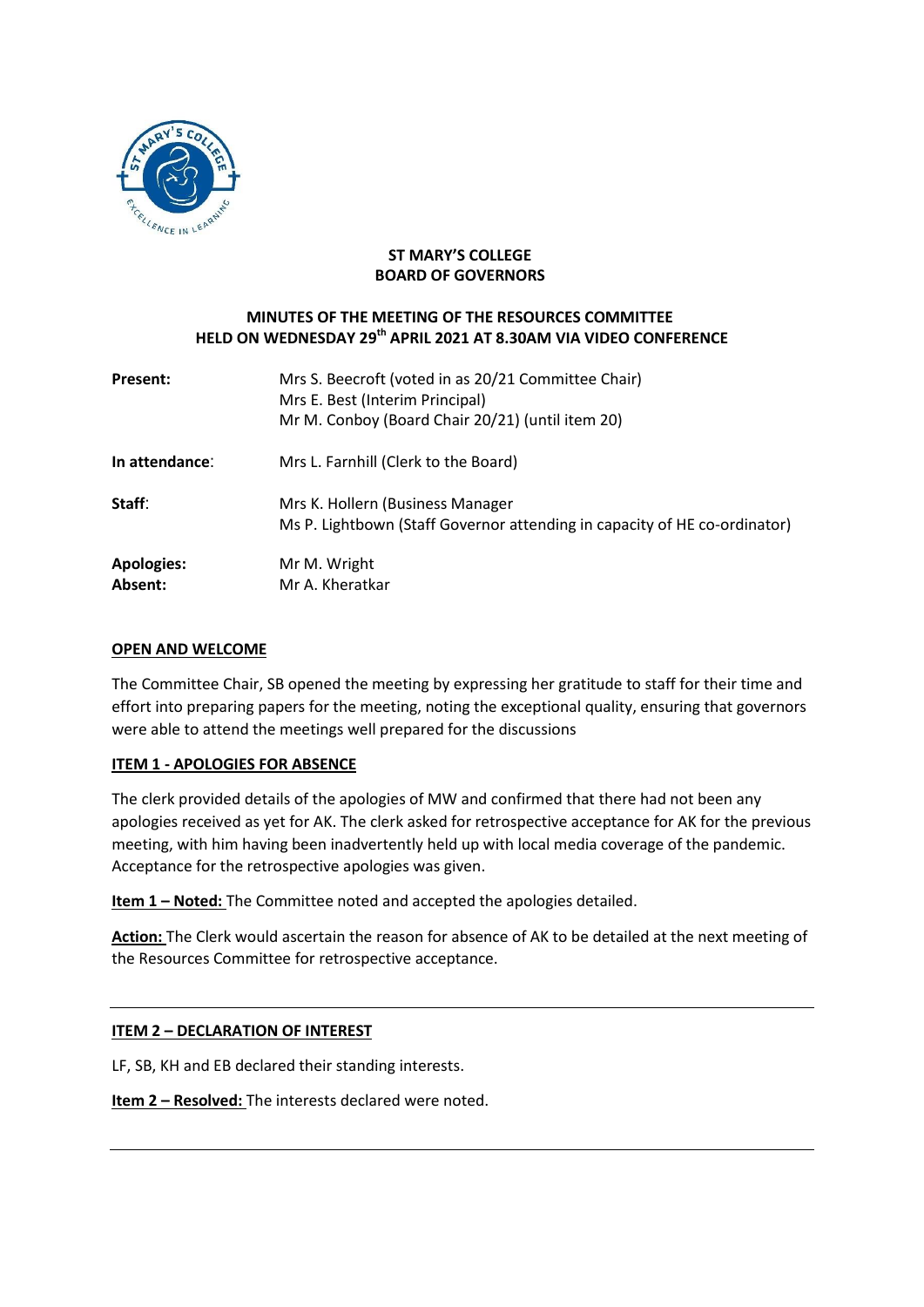# **ITEM 3 - APPROVAL OF THE MINUTES OF THE MEETING OF THE RESOURCES COMMITTEE HELD ON 27 th JAN 21**

SB asked members to give their approval for the minutes circulated, confirming that all matters arising and actions were incorporated into the agenda or detailed in item 4. The minutes were approved unanimously without correction, with confirmation that all matters arising were addressed.

**Item 3 - Approved:** The Committee approved the minutes as an accurate reflection of the meeting of the Committee held on 27<sup>th</sup> January 2021.

### **ITEM 4 - MATTERS ARISING AND DEFERRED ITEMS**

SB thanked the Clerk for the summary provided as a report under item 4. Following clarification that members did not require any further information regarding the actions undertaken, the actions were noted.

**Item 4 -Noted:** The Committee noted the details of the actions addressed.

## **ITEM 5 – HE REPORT - STUDENT APPLICATIONS 20/21 AND RETENTION**

The HE Coordinator confirmed that all applications and recruitment had ceased in line with the closure implementation plan.

The retention was reviewed, with concern noted fort the significant reduction in a year 1 UCLAN group, which would result in low numbers for year 2 going in the 2021/22 academic year.

The Committee were advised of the dissatisfaction of LHU students finding online delivery difficult to balance with family commitments, noting staff had been unable to assess students at risk due to the deferment of assignments.

The Committee were notified of the details of the retention strategy in place, with retention anticipated to remain strong but noting that this was subject to change once assignment results were available. It was noted that some level H students may repeat the year, which whilst having a negative impact on retention, would bring in additional income.

**A member asked** what the universities were doing or could do to further support students at risk. PL advised that concerns from LHU students were in relation to the need for onsite delivery which was not possible due to current government guidelines. It was noted that the universities were doing all they could and staff at SMC were offering opportunities to come in for socially distanced one to one support, but it was the opportunity for face to face lessons that students felt they needed.

The Committee were advised that SMC was working with staff at Holy Cross to try and reduce the dissatisfaction, with the Committee advised that a formal complaint had been received from the cohort of Business students, which had been addressed the previous evening with students feeling better following this.

**A member asked** what the options would be for students who decide to defer their studies for a year, with the Committee informed that a detailed plan had been put in place, with all scenarios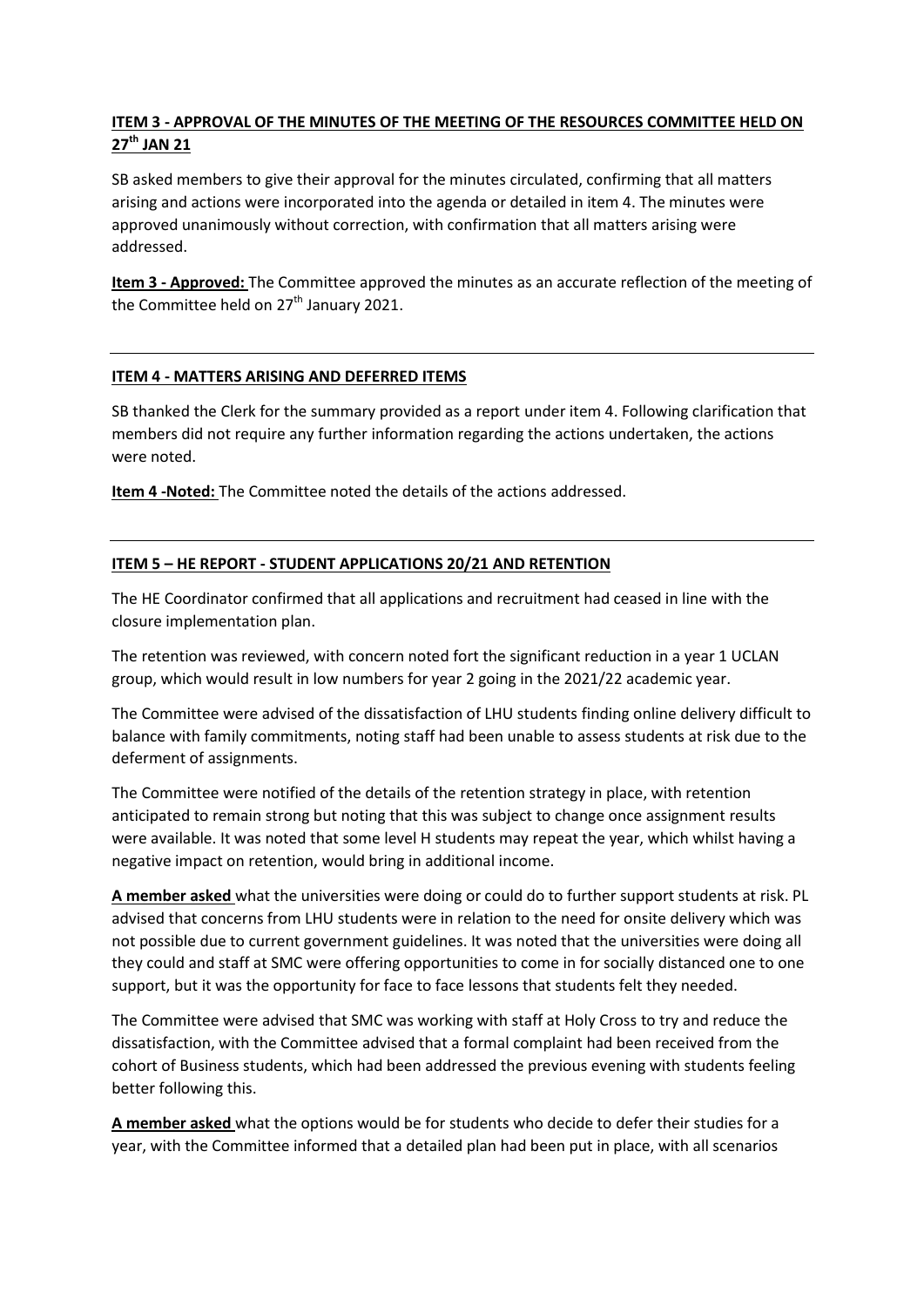reviewed with the university staff, which included the option for LHU students to transfer to Holy Cross or Liverpool Hope if their studies were interrupted.

The Principal added that discussions with LHU and Holy Cross had gone well, with detailed action plans reviewed covering up to September 2021 with a further meeting scheduled to look at the action plan to  $31<sup>st</sup>$  July 2022.

The Principal advised that these meetings had been minuted, offering to share those with the Committee Chair, and this was noted as an agreed action.

**Item 5 – Noted:** The Committee noted the details of the report

**Action:** The Interim Principal will share the minutes of the planning meetings with the Committee Chair.

### **ITEM 6 - TERMLY NURSERY REPORT**

KH advised that TE was unavailable as she was now included in the ratio's for the nursery staffing and offered to deliver the report as written by TE.

KH highlighted the following points form the report:

- The Park Nursery had closed in December and SMC at the end of March
- The Closures had gone well with both buildings now vacant
- All redundant staff would receive final payments this month
- Performance against budget is on track
- Registration with Ofsted has been cancelled for the closed facilities, with Wensley Fold remaining open under a judgement of outstanding, unlikely to be re-inspected unless concerns are raised
- 62 children are registered at the nursery although not all full time
- There are currently 10 level 2 safeguarding cases
- Staffing and children can be in one bubble but this has been split to two to prevent a full closure in the event of any positive cases
- Since the beginning of the pandemic 2 staff and 1 child have tested positive

**A member asked** if the nursery had struggled with staffing, with KH advising that all staff were given notice and a number of positions were opened for staff to express an interest in. Agency staff had been used because most staff were able to immediately find alternative roles, with the exception of those that chose to retire, some of which can return in a few weeks. KH advised that a risk assessment had resulted in a member of staff needing to maintain a social distance from the children, but was still able to work in a supportive capacity

**A member asked** to record a note of support for the staff, expressing relief at them being able to find alternative work, noting that the staff, children and students had been a great concern to the members of the Board as the College undertook this difficult process.

**Item 6 – Noted:** The Committee noted the details of the report.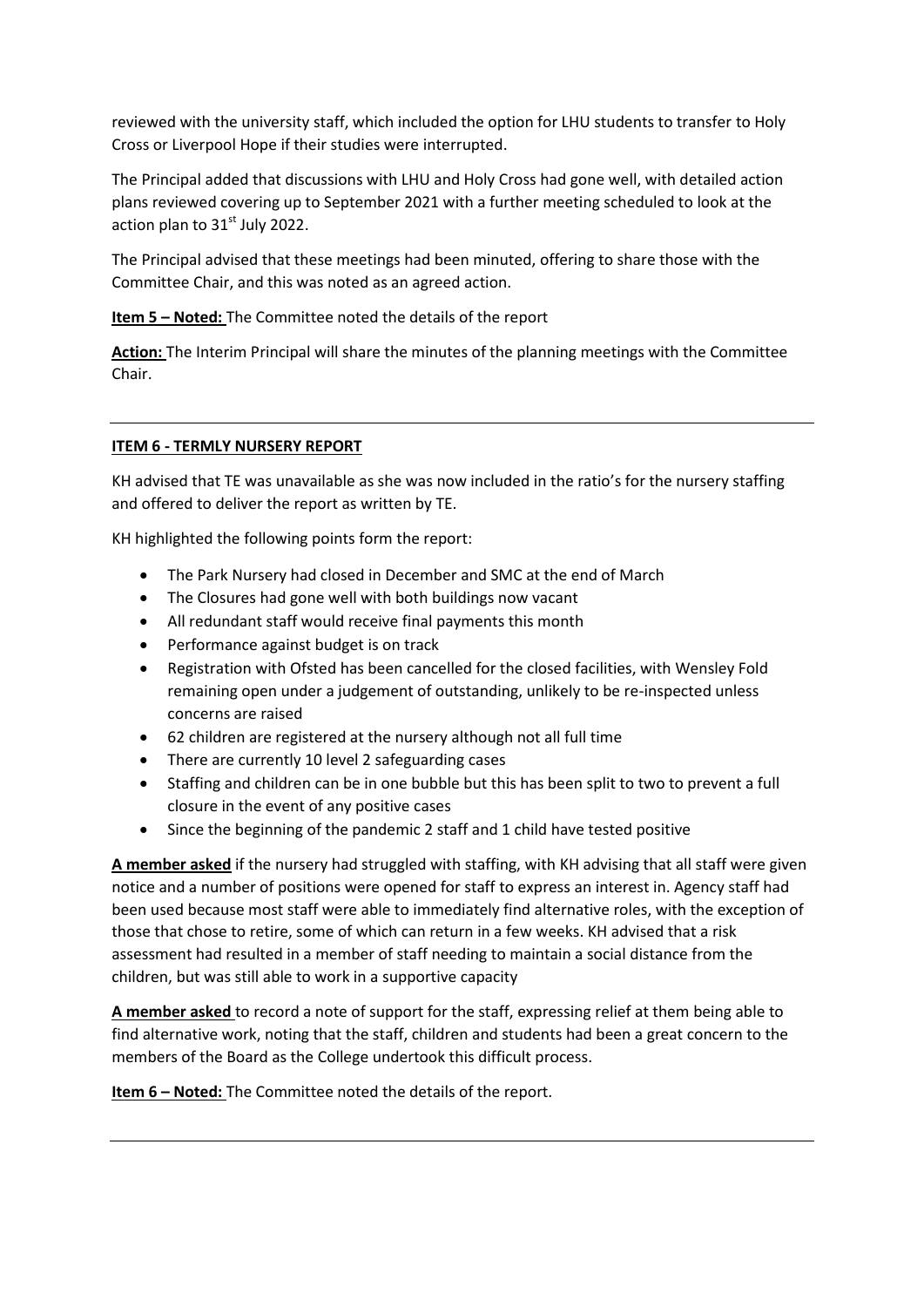Staff Governor and attendee PL left after this item.

### **ITEM 7 - HR**

### **Item 7.1 – Termly HR Report**

EB informed the Committee that with the support of the HR assistant, she had drafted and would deliver the HR report as LC was now on maternity leave.

EB summarised the detail from the report notifying the Committee of underlying reasons for any resignations, including the headhunting of staff and staff needing to secure additional hours as their roles at SMC reduced in line with the closure implementation plan.

EB informed the Committee of careful consideration of time-tabling to ensure that classes were covered while securing savings where possible following resignations, with priority being to minimise disruption for students

EB indicated how staff had been supported to find roles that met with their career aspirations and noted how pleased the senior team were to see redundant staff able to find suitable alternatives.

EB outlined plans to cover maternity roles, detailing anticipated return dates and cover for the absences.

The Committee were advised that the COVID-19 testing supply staff costs had been covered by ESFA funding.

Sickness was noted as significantly reduced with long term absence details provided, noting the good news at the return from hospital for a member of staff following a serious road traffic accident with occupational health working with him at home from next week.

**A member asked** how satisfied the College was with the quality of the agency cover and how easy it had been to source. EB advised the Committee that the good relationship with one agency ensured that the quality was high and cover needs were responded to efficiently. EB notified the Committee of the stability of staffing levels, with it anticipated only one member of agency staff would be needed.

**A member noted** the exceptional planning and robust risk assessment had supported the low level of need for cover and agency staff, keeping supply cover costs at a minimum, **with another member**  suggesting that the loyalty of staff could also be seen in the low absence and number of staff remaining committed to the College.

**Item 7.1 – Noted:** The Committee noted the details of the report.

#### **Item 7.2 - Update on the Consultation Period**

EB provided a headline summary of the report, **with a member noting** the positivity around communication and staff support, embedding a sense of loyalty.

Board Chair, MC advised the Committee that he had received additional detail and reviewed progress in detail, reassuring the Committee that the handling had been excellent, with a difficult process undertaken with sensitivity and care.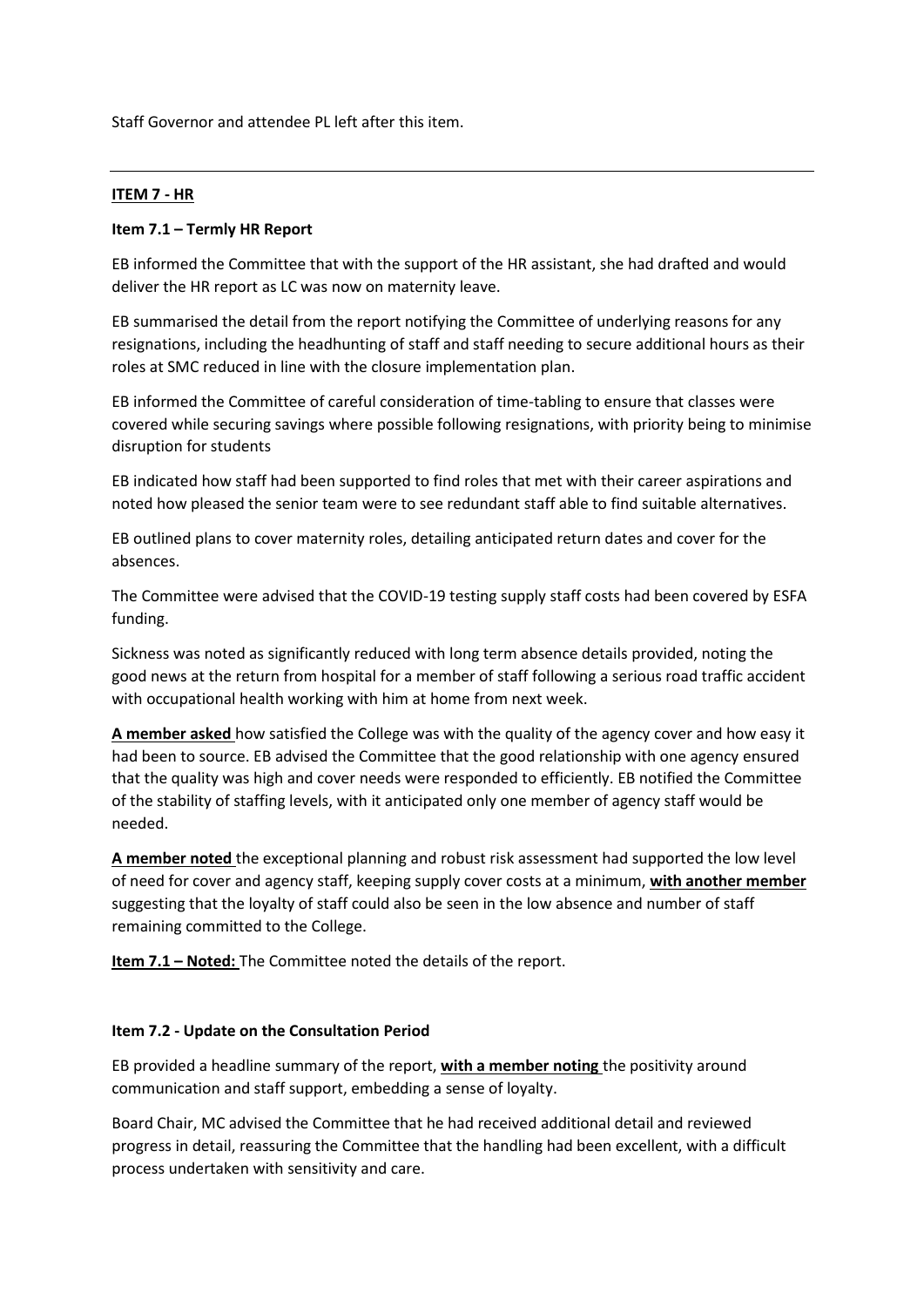**A member asked** if the local job market would be supportive for staff finding new roles, with EB advising that it was competitive and staff with excellent CV's and a strong supportive references had failed to succeed with applications due to the level of competition for some roles.

Formal thanks was noted to the HR manager for her support and commitment in ensuring that everything was in place ahead of commencing her maternity leave, showing dedication and compassion for all staff throughout, despite only stepping away from her duties and commencing her maternity leave days ahead of giving birth.

**Item 7.2 – Noted:** The Committee noted the details of the update.

## **ITEM 8 TERMLY HEALTH AND SAFETY REPORT TO INCLUDE ESTATES (JAN-APRIL)**

KH summarised the report highlighting the following points:

- The contract with BwD local authority Health and Safety services had been extended for another year and will include a full review of health and safety policies
- The risk assessment had been updated to reflect the updated national guidance including updated guidelines on visits and shielding
- rapid asymptomatic testing centre had tested staff ahead of the home testing kit process being implemented with twice weekly tests and reporting
- Students were tested on site twice the week of  $8<sup>th</sup>$  March, returning to the blended model of learning the week of March  $15^{th}$ , receiving a  $3^{rd}$  onsite test before also commencing home testing
- Only 1 first aid incident had required the support of a first aider
- Lower numbers of trained staff resulted in increased frequency on the rota for those trained
- Defibrillator, although never used, has had the batteries replaced
- The fire drill will be tested in the coming weeks and marshals will receive refresher training once available
- Estates maintenance continues including legionella testing, asbestos reviews and scheduled emergency lighting tests
- Roof repairs are completed with decontamination, mould removal and redecoration to be completed ahead of reoccupation
- 5 yearly fixed wire test is scheduled to be undertaken incurring a significant cost
- The car park exit barrier has been damaged by contractors, remedial repairs are not satisfactory, with further repairs requested

**A member asked** how the barrier damage was caused. KH advised it had been damaged during the removal of the scaffolding, with it being reported immediately to the College with the contractor offering to undertake repairs of the damage caused.

KH concluded the report by summarising the return of the Park Nursery to the local authority, with no request for further maintenance or repairs received as yet, with money allocated in the budget to account for this, with the Wensley Fold site now being prepared for return to the local authority, with some equipment sold and the remaining disposed of.

**A member asked** if the College had plans to increase the number of trained first aid trained staff or if increases to the rota were sufficient. KH advised that there was sufficient cover, however, would look to train additional staff once courses were running again, which had been suspended during the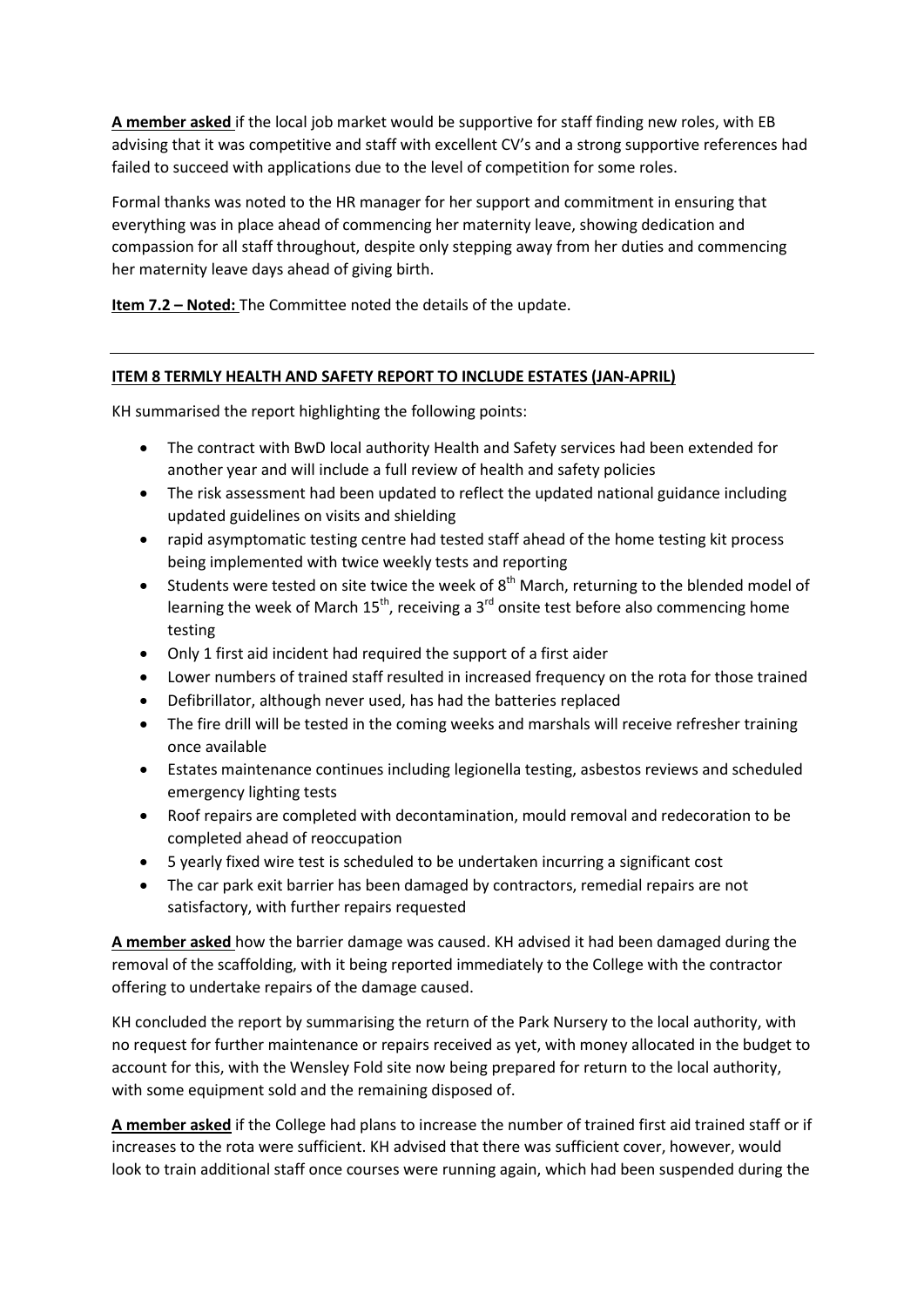pandemic, adding that teaching staff could not be on the rota due to teaching responsibilities. **A member noted concern** that during an inspection the College would need to be able to demonstrate compliance and cover, including if there were further staff absences. KH advised that the H&S lead attended most incidents and was full time on site, however would be offering training to more staff as soon as this was available.

**A member asked** if areas closed by the water ingress were now in use, with KH advising that they had been out of use all year, and although were repaired and dried, needed the mould to be removed and redecoration, along with the replacement of the ceiling tiles and housing grid. KH confirmed funding was allocated with the rooms to be put back in use later in the year.

EB advised that being able to use those rooms would allow for the Finley Stokes classes to be brought back into the main building, which was in line with the closure implementation plan to bring all classes into the main building.

**A member asked** if the College was reliant on staff and students providing results from home tests or asking for evidence. EB advised that this was a voluntary process, without the need for evidence. EB advised that she monitored the staff returns with the Director of Students monitoring the results for students, which came into a spreadsheet via an online survey twice weekly.

**A member noted** that the ESFA, although not concerned, had noted students were taking the home testing kits but not uploading their results, with it indicated that the college results may be more accurate. EB advised that staff return rates were higher than the students, with it expected to be due to the NHS system occasionally not allowing for results to be input, with students less likely to persist. EB confirmed that communication with students encourages them to follow the process and provide the results to the NHS, however, due to being voluntary, they cannot insist.

**In response to a question** EB advised that the guidance from the DfE indicates that the College cannot ask to see results, however, they can ask a student or staff member with a positive lateral flow result to take a PCR, and the College asks for the result to conduct the appropriate track and trace procedure and associated paperwork.

**Item 8 – Noted:** The Committee noted the details of the report.

### **ITEM 9 - RISK REGISTER**

KH advised the Committee that the risk register was analysed in full by the Audit Committee, and presented to the Resources Committee for review and consideration on the elements relevant to the Committee's Terms of Reference. **In response to a question** KH confirmed that nothing had changed since it was last reviewed by the Full Governing Board.

**A member noted** that it was helpful that the areas relevant to the Committee had been extracted, asking that any changes are also highlighted for future reviews.

**Item 9 – Noted:** The Committee noted the details of the report.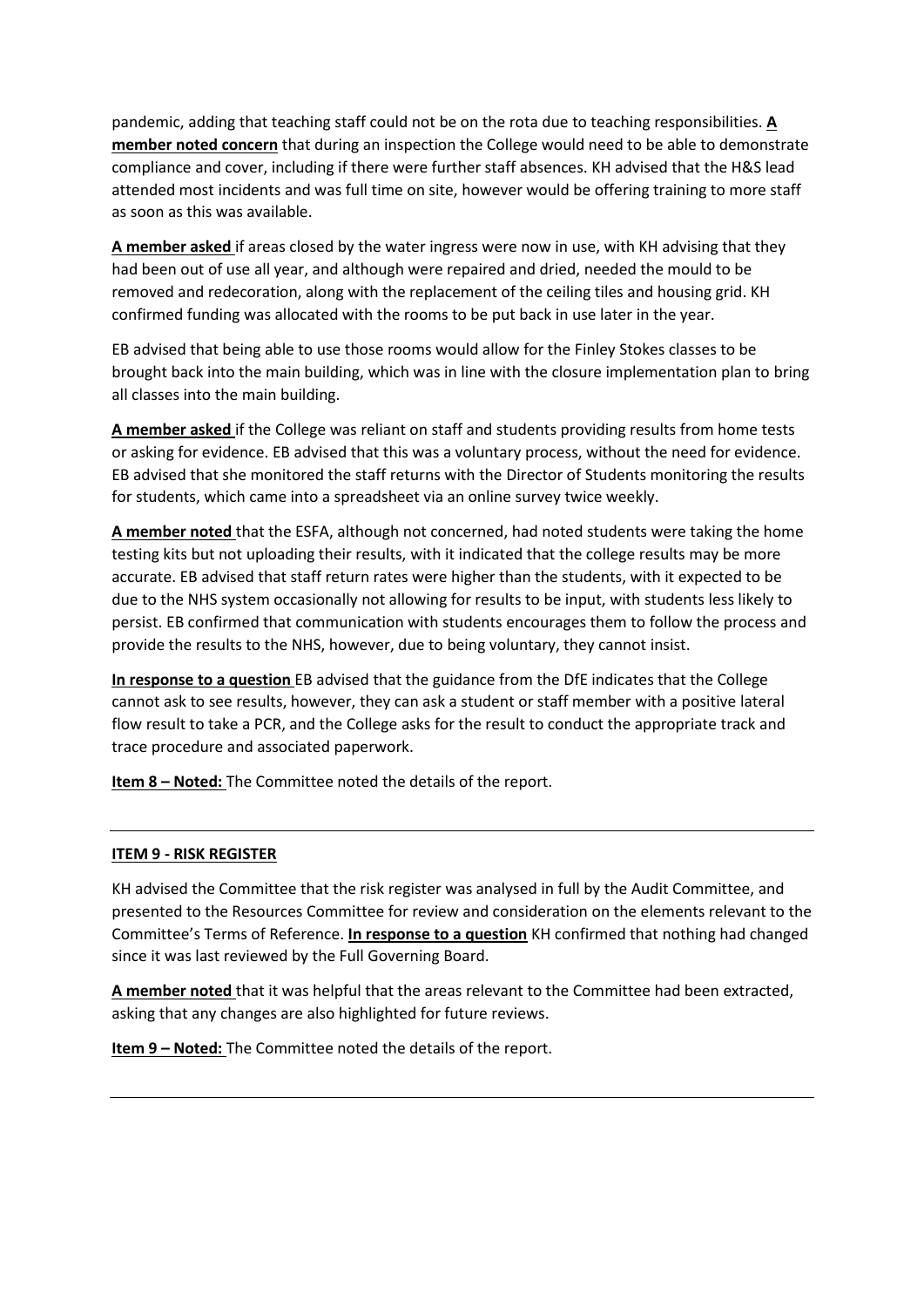### **ITEM 10 – FINANCE**

### **Item 10.1 – Management Accounts**

KH summarised the details of the March Management Accounts highlighting the following:

- The deficit YTD is £497,306 against a budgeted deficit of £490,548,
- Planned redundancies cumulative total is £76,143
- The revision of the budget is required quarterly with the next revision available next month
- The teachers' pension grant was received in April but not included in the budget, is a known item and will reduce the overall deficit, with the allocation extended to 2022 with the amount not yet known for 2022
- Staff costs are less than budgeted due to lower than anticipated absences, and funding received for the COVID-19 testing
- Lower teaching costs are attributed to the amended teaching methods used during the pandemic
- Legal and consultancy costs allocated for the closure have not been fully utilised, using £25,000 less than budgeted, with the budget to be adjusted next month
- General education included a credit allocated by the transport company for staff furloughed while the college was closed
- Lower premises costs were detailed as lower water costs, less waste costs and reduced need for cleaning during the closure
- Nursery budgets were on track overall, with potential for further improvements if funds allocated to maintenance following closure are not required
- The closed nurseries would not receive any further income but would incur ongoing contractual expenditure
- HE surplus was attributed to the lower expenditure during the closure
- The £150,000 emergency funding is profiled in the cash flow.

**A member commented** on the hard work that had gone into maintaining the budgets with nothing evident that would cause any concern for the committee.

## **Item 10.2 – Capital Monitoring Report**

KH confirmed that this was included in the management accounts, with no additions.

**Item 10 – Noted:** The Committee noted the financial updates.

### **ITEM 11 - EMERGENCY FUNDING UPDATE**

KH informed the Committee that this new report had been included at the request of the Committee Chair to summarise the progress against the emergency funding claims.

**A member noted** it provided a useful summary, evidencing the reduced need relating to legal costs and COVID-19 cover. **Another member** noted it was reassuring to demonstrate the College had funds still available with claims behind the initial expected amounts.

**A member asked** that this is included on the agenda for the Full Governing Board, with an action noted by the Clerk to include this on the May Board agenda.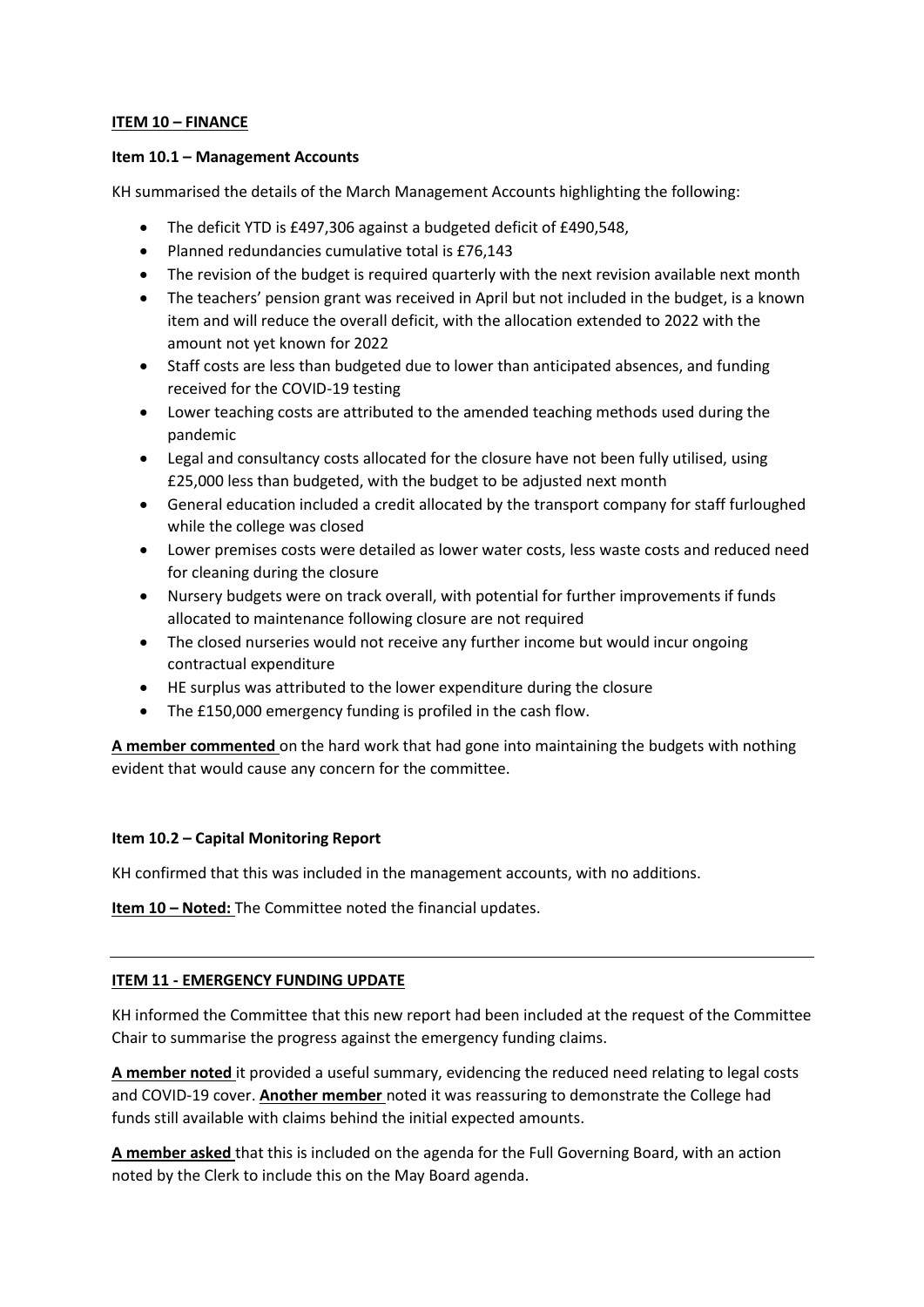KH informed the Committee that a report would be submitted to the ESFA detailing month by month cash flow through to 2022. The Committee were informed that for the month of May, no emergency funding was necessary, with no claim being submitted, noting that the PMO remains supportive and is pleased with the progress.

KH indicated that there was a possibility that the College would not need to claim in June, with balances coming close to the £50, 000 buffer but manageable, however, indicating significant redundancy costs in July would result in a claim for July.

**Item 11 -** The Committee noted the details of the report.

**Action –** The Clerk would detail the report on the agenda of the Full Governing Board in May.

### **ITEM 12 - ACCOUNTS DIRECTION**

KH advised the Committee that there was planning meeting scheduled with the auditors to review the changes in the Accounts Direction, with the document presented to the Committee for information.

**In response to a question,** KH advised that there were significant changes impacting on the amount of audit work, with the industry expressing concern over the late introduction of the requirements.

**A member noted** the amount of additional work that had been required the previous year due to the going concern statement and pensions. **Another member** added that with the funding profiled to closure, with no reliance on recruitment, the College was in a more fortunate position than some colleges.

The Clerk noted that this had been raised as a concern across the sector, and was receiving significant interest and input from the network of Clerks, with concern also being raised for the need for auditors to report directly to the Board, with SMC having already demonstrated this as best practice for a number of years.

**Item 12 – Noted:** The Committee noted the details of the report.

### **ITEM 13 - PRINCIPAL'S EXPENSES**

No expenses were presented for approval.

**Item 13 – Noted:** 

### **ITEM 14 – ANY OTHER BUSINESS**

Members noted how there had been considerable pressure including requests for additional time bound information form KH, noting these were always met with professionalism and accuracy. Members expressed their gratitude and noted how pleased they were that KH was pursuing her qualifications despite the extra workload, noting that it was their request that time for these continued to be prioritised.